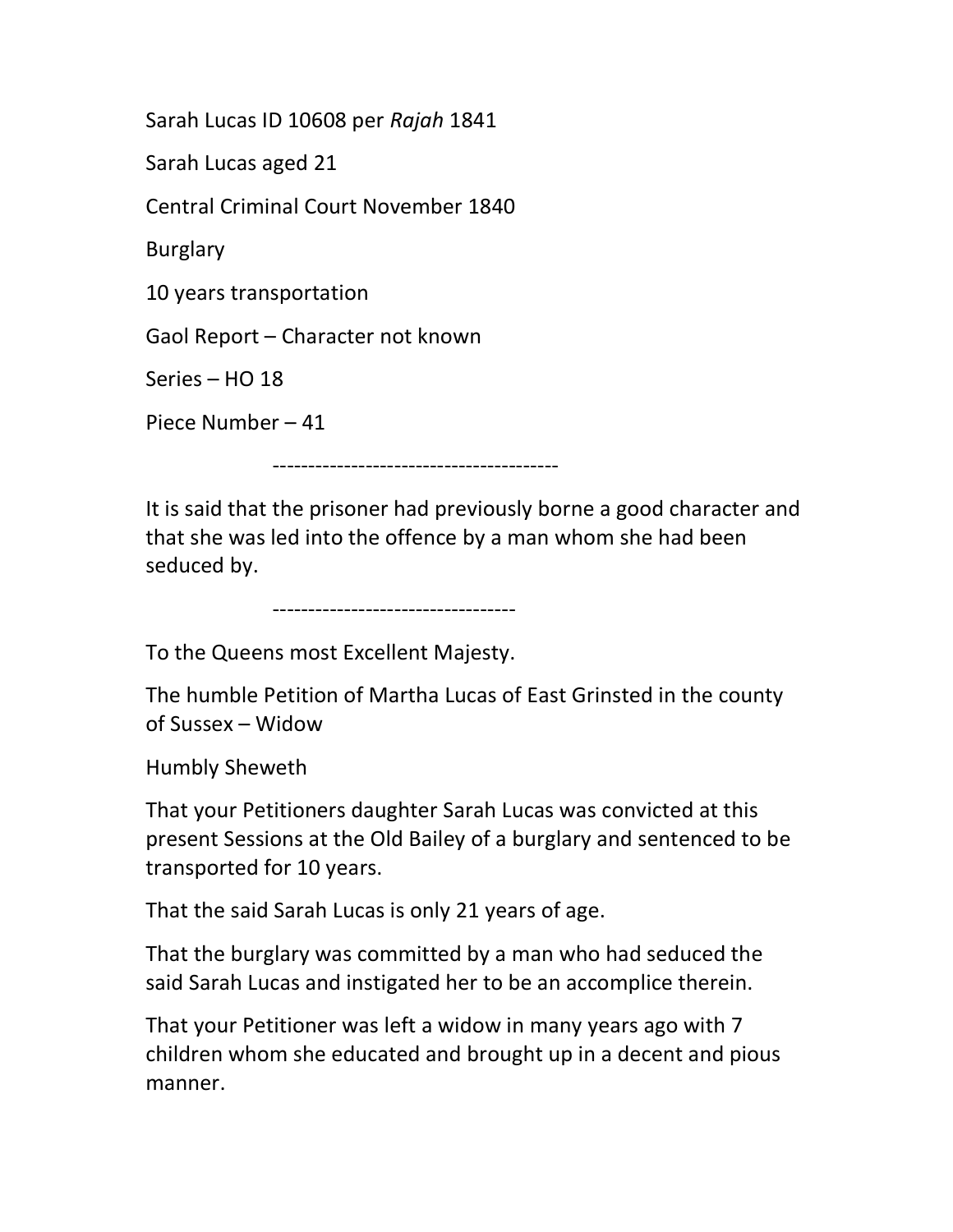That your Petitioners daughter left her home about 2 years to go to London for a situation and until that time she had borne a good character and was much respected by a number of her neighbours by whom she was employed and your Petitioner is therefore convinced that she committed the offence of which she stands convicted while under evil influence and not through innate depravity.

That your Petitioner is persuaded that he daughter is truly penitent and anxiously desires to retrieve her character.

That several of the said Sarah Lucas late employers are willing again to take her into their service.

Your Petitioner therefore most humbly prays your Majesty that your Majesty will be graciously pleased to mitigate the sentence of the said Sarah Lucas to imprisonment in the Penitentiary for such period as to your Majesty's wisdom shall seem meet.

And your Petitioner as in duty bound will ever pray.

Martha Lucas.

---------------------

Signed by the said Martha Lucas in the presence of M Crouch, Solicitor, 37 Southampton Buildings.

------------------------------------

We the undersigned inhabitants of East Grinsted do humbly recommend Sarah Lucas as a fit object of mercy in having known her from her infancy to the time of her leaving East Grinsted about two years ago at which time she bore a good character and was much respected.

William Blood

Richard Norman

James Sym

Thomas Charlwood